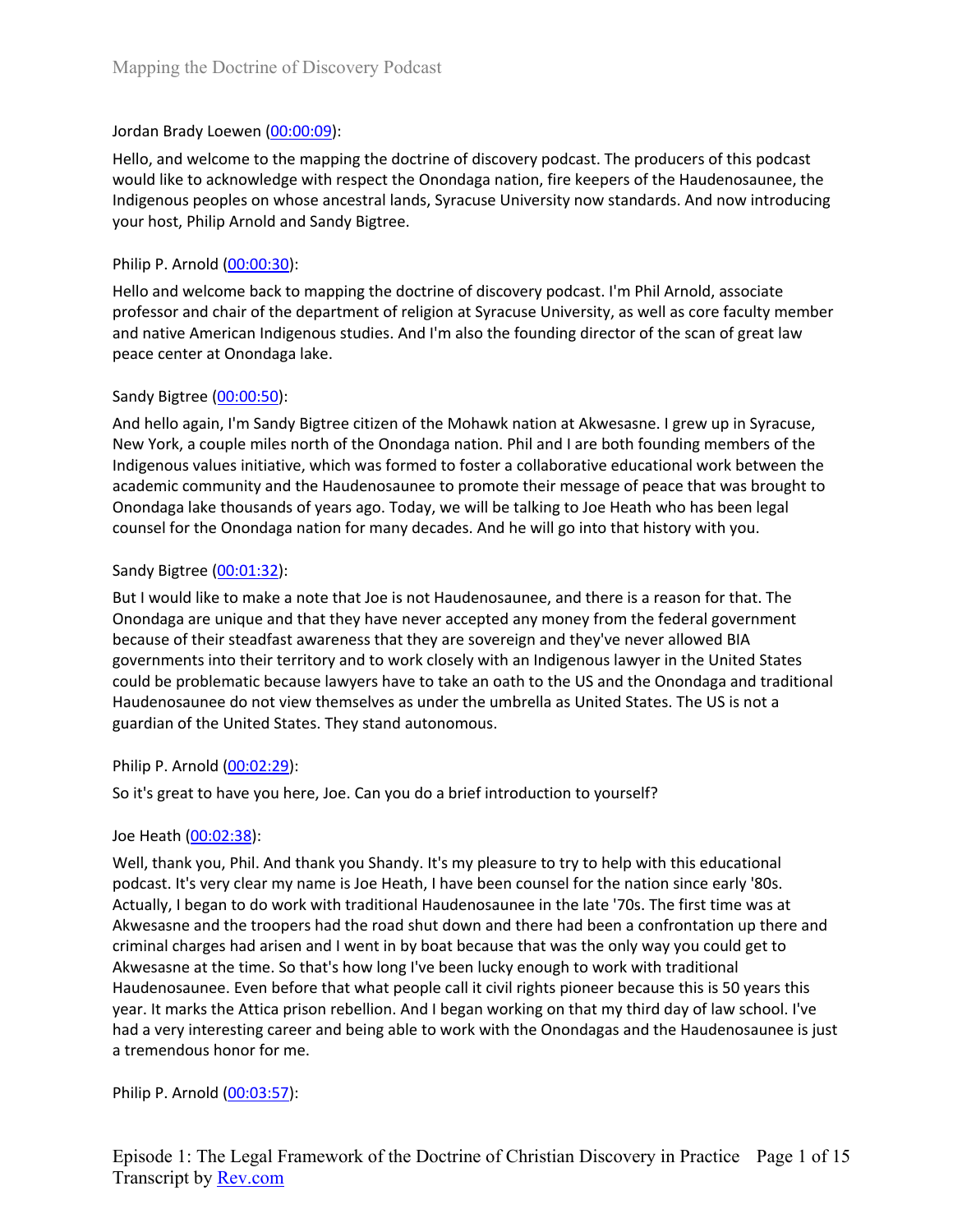You're just the right person for this conversation, Joe. We still appreciate your work and help out here. I would like to start just by your discussion about the doctrine of discovery. I know you've been working on this with several lawyers around the country, and I would like for you, from your own perspective to describe the doctrine of discovery and what is really essential for us understanding that in terms of the US law.

### Joe Heath (00:04:31):

Well, I think if folks remember anything from this discussion, to me the doctrine is basically an excuse for colonialism. That's what it is. And it's European white Christian colonialism that for 500 years has inflicted white supremacy on so many different parts of the world. It's only been recently that I stop tearing my hair out over how inconsistent US Indian law is because it's all made up and what the doctrine says. And what is the basis of US Indian law is that as soon as a Christian nation discovers an area that is populated by non-Christians. In other words, it was first aimed at Africa. And it's very similar to the white supremacists Christian centered philosophy that drove the crusade. But in the middle in 1450s, the Pope began to sanction colonialism in Africa. And then after Columbus stumbled into the Caribbean in 1492, the Pope issued a new papal bowl and said that all of the land there was subject to European exploitation and colonialism in the name of establishing the church.

### Joe Heath (00:06:04):

And the other thing to remember very much is that the doctrine of Christian discovery and domination. Now I want to come back and talk about both of those words, if we can, is the basis of US Indian law. And it's the basis of US Indian law because Johnson versus Macintosh was issued by then chief judge John Marshall in 1823. Now we need to remember that Marshall was a notorious land speculator as were all of the founding fathers, Washington, Jefferson, Franklin. They all were engaging in the moneymaking scheme of supposedly buying an interest in Indigenous land on the west of the Appalachians where nations were still living and thriving and preserving, and then taking that interest in selling it for profit. So we need to remember that wealth in the early Republic was created by slavery on one hand and by flipping Indian land and land speculation on the other hand.

### Joe Heath (00:07:12):

And in order to justify that land speculation, Marshall brings the doctrine, a Christian discovery and domination into US Indian law. And he could have done that in about five pages, but instead he made up all of this. He knew it was so bogus. I think he calls it extravagant in the opinion itself, he knows that this is a construct, an excuse to take the title away from the Indigenous people. And once you take the title away from the Indigenous people and say they only have a right to live on the land until we distinguish that right, that's the domination and control that the United States has attempted to exert over Indigenous people for 500 years and it's totally based on the doctrine, the Christian discovery and domination.

### Philip P. Arnold (00:08:11):

That's terrific. Could you say a little more about how this ruling from 1823 persists today? I mean, how is it still being deployed? How are we to understand it and its effect on our lives now?

### Joe Heath (00:08:32):

Well, I think most of your listeners will be somewhat familiar with the Haudenosaunee land rights and land claims, Oneida filed a land claim over 40 years ago. The Cayuga filed 30 years later, the Onondaga

Episode 1: The Legal Framework of the Doctrine of Christian Discovery in Practice Page 2 of 15 Transcript by Rev.com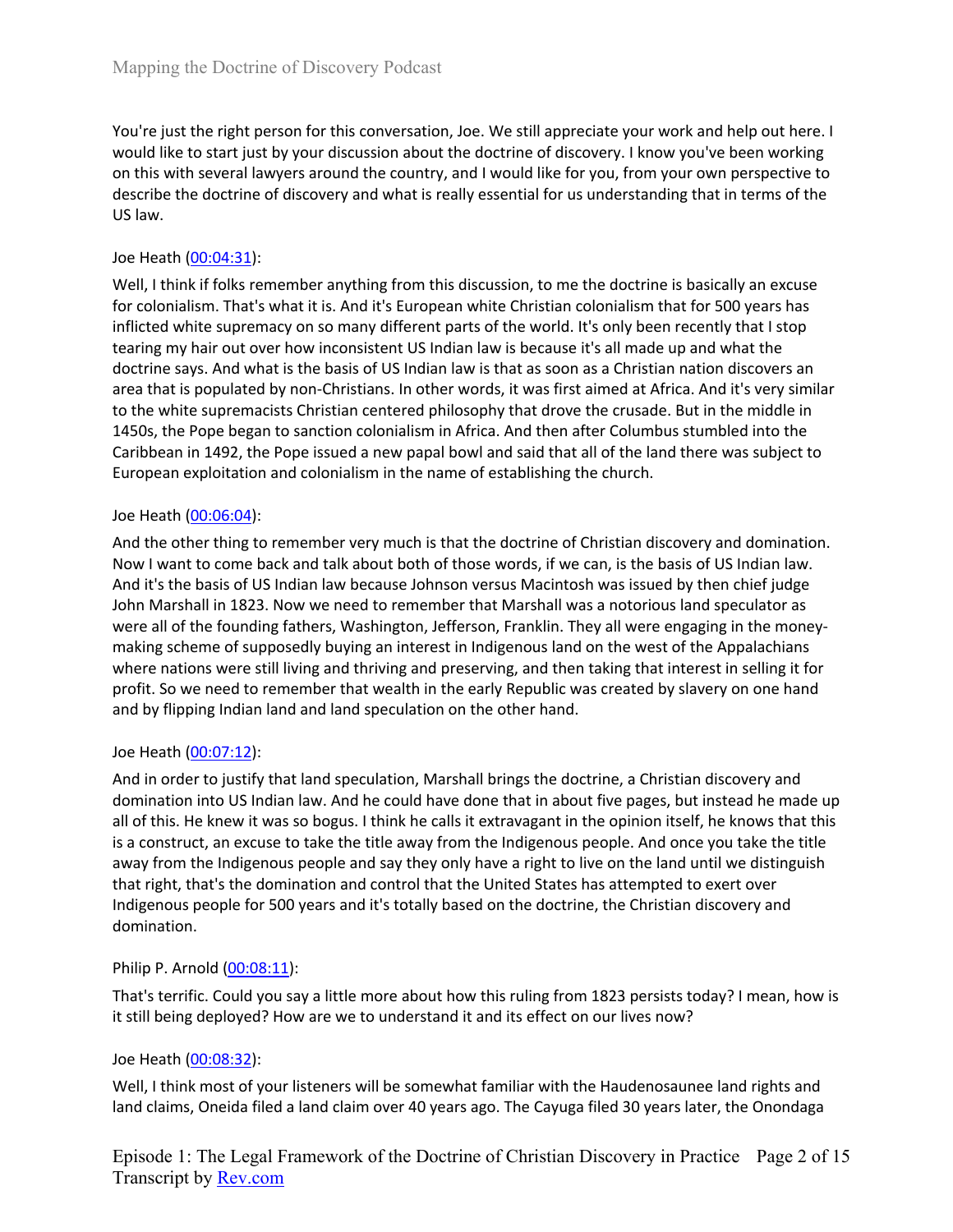filed in 2005. And after decades of intense legal work and historical hearings, a series of victories were mounting up. And then in 2005, the Supreme court totally wiped out all of those victories and issued the decision in the city of Cheryl versus the United Indian nation, which is eventually and very quickly led to the dismissal of all three of those land rights actions. And the issue in the city of Cheryl was that the Oneida nation had been buying back land that had been illegally taken from them by New York state. They had a court decision that said New York knowingly, illegally took the land.

### Joe Heath (00:09:46):

And so they use some of their gambling proceeds to buy back land within the boundaries of their candidate or recognized reservation. And so they said, "Look, it's our land, we bought it back. We have total jurisdiction over it in sovereignty again. And therefore we're not going to pay your local taxes." In addition to taxes are illegal under New York law, but that issue gets kind of pushed aside here. So the city took them to court and eventually the Supreme court said first of all, it's an eight to one decision that was written by Ruth Bader Ginsburg. It's a decision that's very hard to undo given the weight of the majority and her first footnote in Cheryl refers back to the doctrine of discovery and to the Johnson versus Macintosh case and reaffirms the doctrine of discovery in 2005. That's still the basis of US Indian law.

### Joe Heath (00:10:52):

And subsequent to that within a couple of months, the second circuit dismissed the Cayuga land rights action, because it would be disruptive of the settlers expectations. A few years later, they dismissed Oneida. And then in 2012 by then the Northern district had already dismissed the Onondaga case without even a hearing or a chance to present our evidence. And so on Columbus day in 2012, I got to argue that appeal in the second circuit Columbus day, they gave us 10 minutes and they summarily dismissed the case because they said your treaties are too old. And the issues you raised, which were just to have the illegality of the taking recognized, they said, those are too disruptive to what we think the settlers justifiable expectations. It's all a total made up set of rules that changes every time we go to court, but the fundamental basis for that is the doctrine of Christian discovery and domination Johnson versus Macintosh, you don't have a right to the land. Our right to the land is superior to you because we're Christian and white.

### Joe Heath (00:12:13):

That's still the basis of us Indian law in the United States. And it carries on today with the very, very imperial power that the United States claims to have and that's plenary power. And we could do another podcast just on that, but essentially what the United States claims is, well, yeah, we made treaties with you hundreds and hundreds of treaties with you, but we can break any one of those or any part of any one of those when we want to not exactly international law, but that's the concept of plenary power that keeps being reinvoke by the Supreme court every time they write an Indian law and decision. So that's the problems that we have the laws of land, which is so hard for truly Indigenous people and so central to the economic engine of capitalism, that it's just a fundamental contradiction here. And we have to keep educating people about the damage of the doctrine of Christian discovery and domination.

## Philip P. Arnold (00:13:29):

So going back to this idea of plenary power, which after all is another kind of creative concept of international law. Isn't it true that these treaties that treaties in general are mentioned in the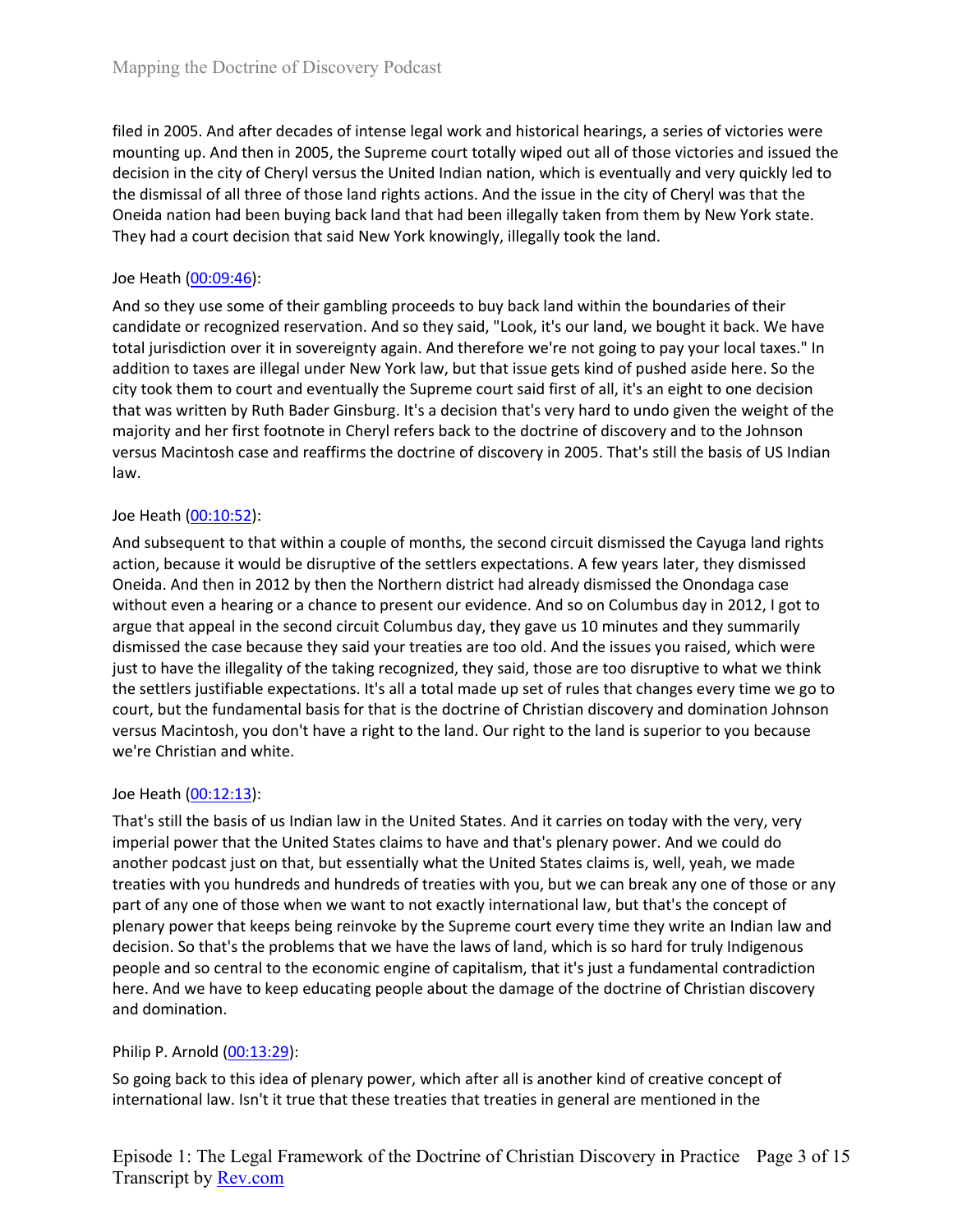constitution of the United States? If it's as fundamental a concept as to the constitution, then why don't these treaties still have force in the Supreme court?

### Joe Heath (00:14:00):

Well, you can't have a conversation about US Indian law. That goes more than two sentences without a very serious question of why, about every aspect of it. And the problem is that you're correct, the constitution is very clear to article six, the second clause in article six, among other things, treaties will be the Supreme law of the land and that all states and the judges there and will abide by them seems pretty clear. That doesn't apply to Indian treaty because the United States cannot live up to the promises. And those were pretty limited promises they made, they just cannot live up to the promise and they continually break treaties. And often what that means is taking more and more land, totally illegally in violation of treaties. We show them that it's standing lock because the confrontation there. And I was lucky enough to go to standing lock for two separate weeks four years ago. That confrontation, that resistance to the black snake was on land that was protected by the original treaty with the Lakota people that United States then came back and seized illegally.

#### Joe Heath (00:15:33):

There is a court case that recognizes that. And yet they just violated the treaty and eventually had to pay a bunch of money for it. Treaty violations continue today. Very much so because the United States has to admit that the doctrine of discovery and domination and therefore the claim to title of all of this Indigenous land are illegal, immoral and we must remove them from United States jurisprudence and that tosses all of US property law on a chair, but we have to come to grips with the fact that we stole this land. And then we made up excuses for stealing the land. That's what the doctrine is. It's an excuse for colonialism. It then becomes an excuse for termination, for ethnic cleansing, for forced assimilation in boarding schools, because we keep trying to get rid of the Indian problem. The Indian problem is that there still Indians here.

#### Joe Heath (00:16:39):

So all of it is interrelated and based upon the doctrine of Christian discovery and domination, and it is so artificial and wrong and immoral that when it's challenged in the courts, they have to make up some new nonsense in order to justify the result that they want to get to. They can't do it pursuant to the constitution. They can't do it pursuant to international law. They can't do it pursuant to equity. They always fall back on, well, we're the white guys, we're superior. We get to take your land. You need to do what we tell you to. That's the problems that we still confront every day. And that confront Indigenous people every day.

### Philip P. Arnold (00:17:25):

It seems like a lot of what we're talking about is reparations here. Reparations look very different for Indigenous peoples than reparations to African-Americans for example, this is a very live issue in the US right now. I wonder if we could go back though, because another fundamental issue here that you raised was the issue of property and the creation of property, which is diametrically opposed to an Indigenous perspective and Indigenous worldview. I would be interested in your ideas around how property is created whole cloth out of the doctrine of discovery and how we might be able to address that worldview. That seems so pervasive throughout American culture in the modern world.

#### Joe Heath (00:18:25):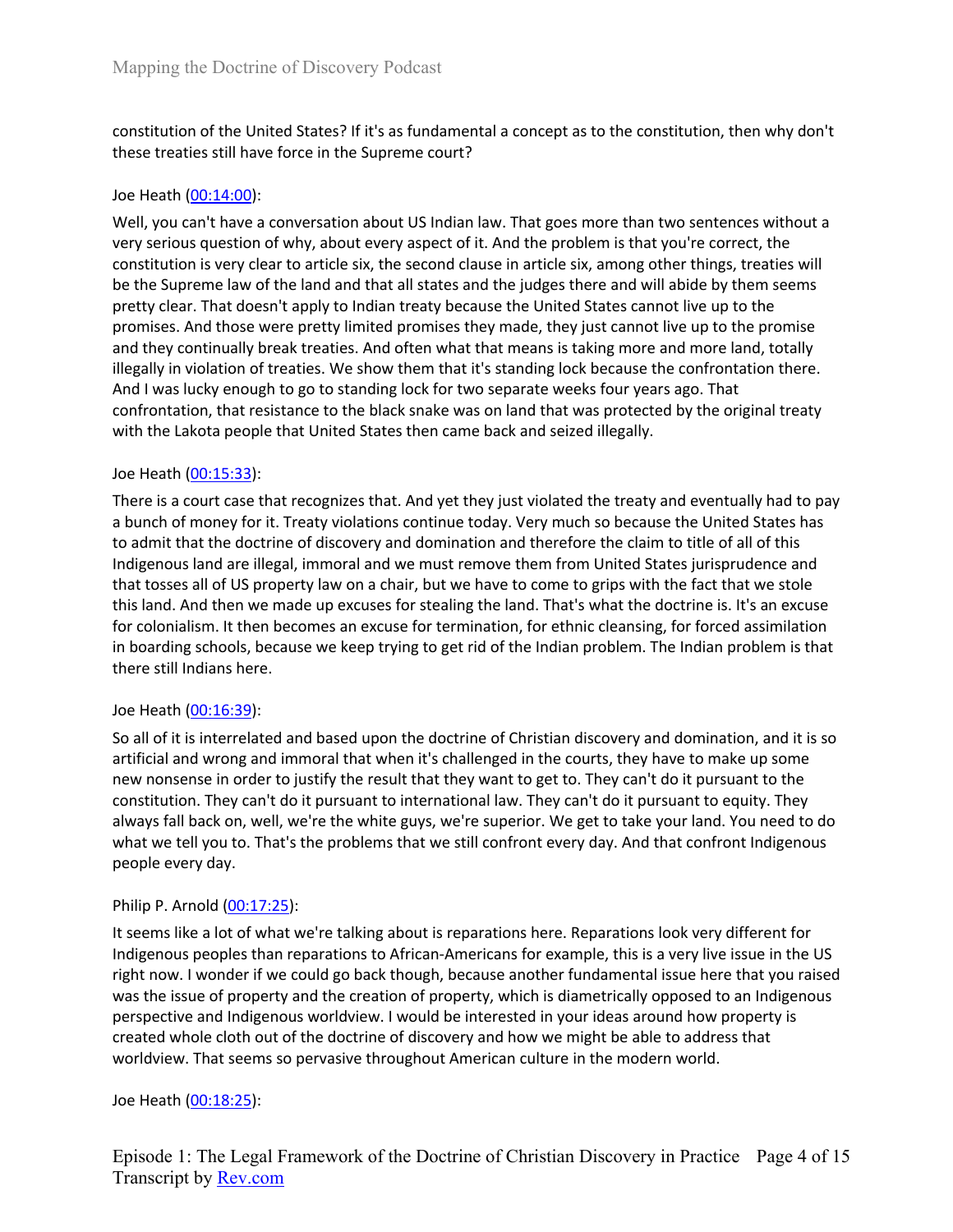Well I think we could look back at the history of New York state and perhaps learn from that in terms of property creation, and I do this, when I try to talk about the doctrine to various classes, I show a map of 1776 and essentially white settlements were all to the east or Schenectady. There were no white settlements, any further west. And the map very clearly says country or the six nations. So that's the beginning of the revolutionary war. And of course we know we had the horrible Sullivan Clinton rage in 1779. And by the end of the war, New York just had an insatiable appetite for Haudenosaunee land. They had seen how beautiful it was. Many of their soldiers took part in the Sullivan Clinton campaigns, and they were in debt up to their way beyond their rivals, to their soldiers and everybody else.

# Joe Heath (00:19:33):

And so New York viewed Haudenosaunee land as a source of wealth. And so they created the military tracks and people that have seen those. And perhaps we can add a map or two of those to the study guide. They just, what was the woods? And that's how the Haudenosaunee thought of most of the land, they did not have borders. They thought of it in terms of watersheds and where are the good hunting and fishing were. But it was open. There were no borders, finches, things like that. And all of a sudden New York puts this grid on top of that and says, this is how we can divide up this land we're going to take, and we're going to take it despite the warnings and the written warnings of the federal government, despite the limits of the constitution, despite the 1790 trade and intercourse, we just have to take this land because we have no other source of money, they've fought with Massachusetts over it.

## Joe Heath (00:20:35):

They created this grid of property under the unfulfilled promise of turning most of that over to soldiers in the revolutionary war, it out that that was not what happened primarily, land speculators bought up the right to those lots and then sold them for profit. And so New York state took the woods and turned it into grids and created the towns that we now see and created property, and then created a market for that property. That's the source of wealth that New York had to draw upon. And that's very much true of many, many other states. Some of the details are not there, but that's how property got created in New York state. And many times when we are handling deeds or researching property, we see that it goes back to the original Onondaga title that was still there after the revolutionary war until New York engaged in the five illegal stealing of Onondaga land. That's how property was created. They just drew it on a map and said, this particular parcel is worth this much money. Once you do that, and you start trading it, you've made a cultural decimation of the Indigenous culture.

## Sandy Bigtree (00:22:16):

So Joe, what followed as soon after the Sullivan Clinton campaign. We all know was the Erie canal. And I know Jake Edwards had often spoken on what that had done to Haudenosaunee territory. It was literally a dam that just cut off all the waterways running north and south throughout the entirety of what became the empire state. If you could relate some of this to more specifically to the environment I know in later years the next highway was 81 that was going planned to go right through the Onondaga nation. And you were involved in all of that early in your career. If you could talk a little about that. And then the strange event that happened and pretty much maintained a peaceful demonstration at the culmination of that protest. That was quite an interesting story.

## Joe Heath (00:23:22):

Well, the Erie canal was particularly damaging and Erie canal is very much related to how New York state could move the salt that they were stealing from the Onondaga land near Onondaga lake, how they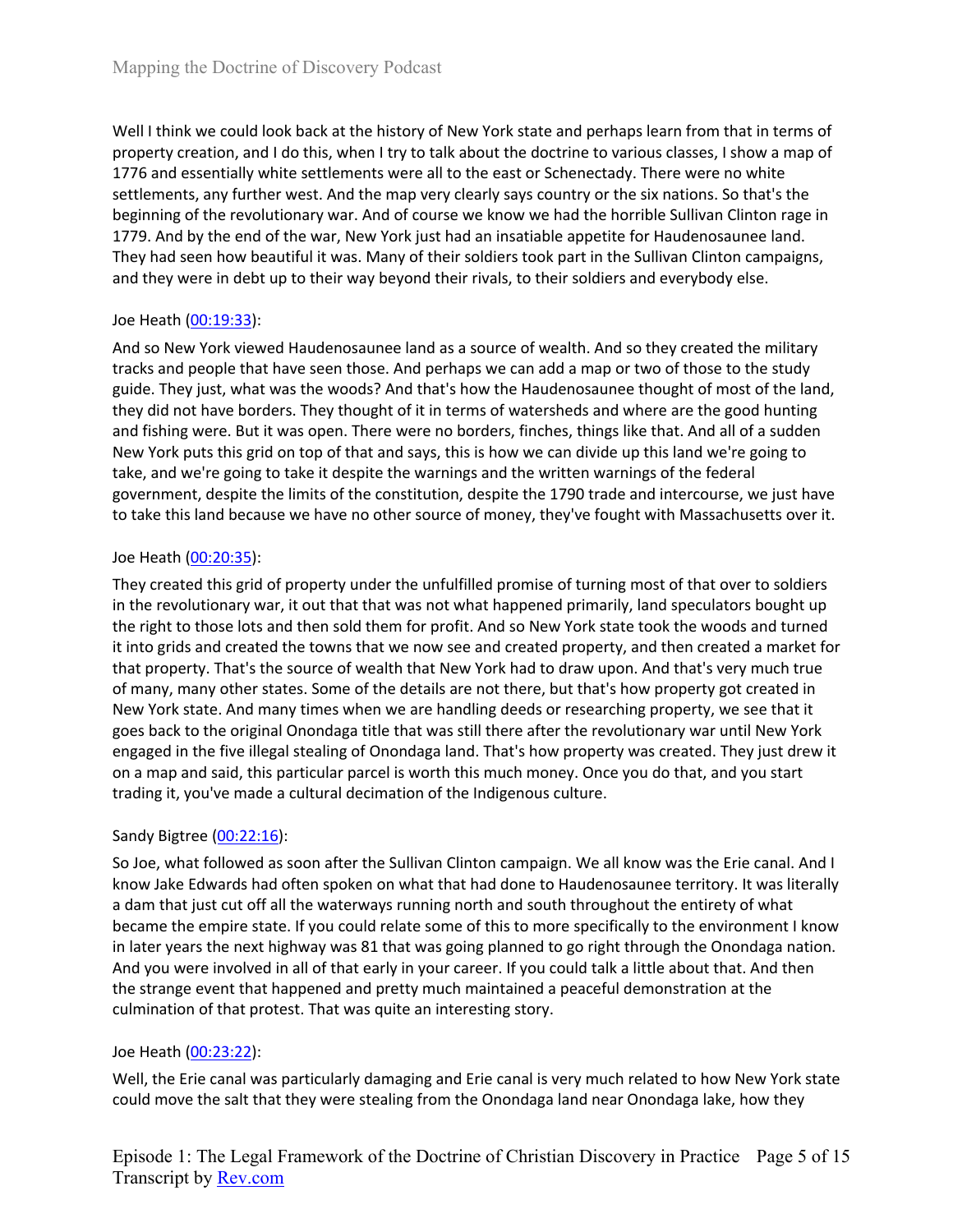could get that salt to markets? That's what the Erie canal, one of the primary functions of the Erie canal. And most people that have lived in Cherokee for any amount of time are aware that it's sometimes called the salt city because there was a salt industry that developed there in the 1790s and was very, very active until the civil war. Salt was more valuable than gold during that period of time, because it was the only way to preserve food, primarily meat and fish. And so most of the salts sold in the United States until the civil war came from Onondaga, came from Onondaga lake and the and show New York, one of the first takings that New York made was to seize the land around the lake.

## Joe Heath (00:24:36):

The Canandaigua treaty had recognized that the Onondagas were entitled to a mile around the lake and then a larger 10 miles square bucks that was to the south of lake. New York had to violate that protection because they had to have the salt again, another source of wealth. And so the salt industry developed there and it had horrible environmental impacts in terms of massive cutting of trees before they figured out that they could use the sun to evaporate the salt. And hence we have solar street here, but salt became the reason to take the Onondaga land. And then the Erie canal came in so that they could move it over to Albany, down to New York and then down the seaboard. And to some extent they were beginning to open up the west.

### Joe Heath (00:25:36):

So that's the purpose of the canal, and it also served a secondary purpose of allowing white settlers, a much less difficult way to move with. And so you could get on a barge in Albany and end up in Syracuse and then go steal some Indian land without much less trouble than it was before. And so it really significantly enhanced the volume of white settlers that began to take over Onondaga and other Haudenosaunee land and so that was the primary problem that Erie canal caused. And moving forward to 81. I grew up north of here in a town that was eventually connected to Syracuse by 81. So I remember when it was being built in the '60s. You actually had a union laborers book in the '60s and worked on two sections of 81 and 55 and 66. But the story that I remember the most about 81 was when the state was trying to expand to a passing lane on the Onondaga nation, they had already run the road right through their territory, stealing hundreds of acres again.

## Joe Heath (00:27:06):

And because of the steep hill, they wanted to add a passing lane. And the Onondagas finally said, "No, you're not going to do that." And they resisted and sat on the bulldozers. And at one point the oldest tell of when the troopers were advancing on the Onondagas thinking, well, this is a good day to die. That was a common statement among Indigenous resistors in the '70s. And suddenly without explanation those troopers turned around, shouldered their shotgun and got back in their cars and drove up. It turns out that we learned later that those troopers went to Attica and then engaged in the horrible massacre and brutality that happened there. So that is some of the history of 81. But we need to understand that both transportation highways and that's what they are, were meant to reduce the influence of Indigenous people on their land and to increase the influence and authority of settlers.

### Joe Heath (00:28:22):

And that's what Onondaga has had to endure for 300 years. Now the nation is working to reacquire territory and they certainly are entitled to much more land. There's no doubt that they had two and a half million acres that was their stewardship before European colonization. And they need more land. And so we're trying to convince the county of Onondaga to keep its promise to return land on the lake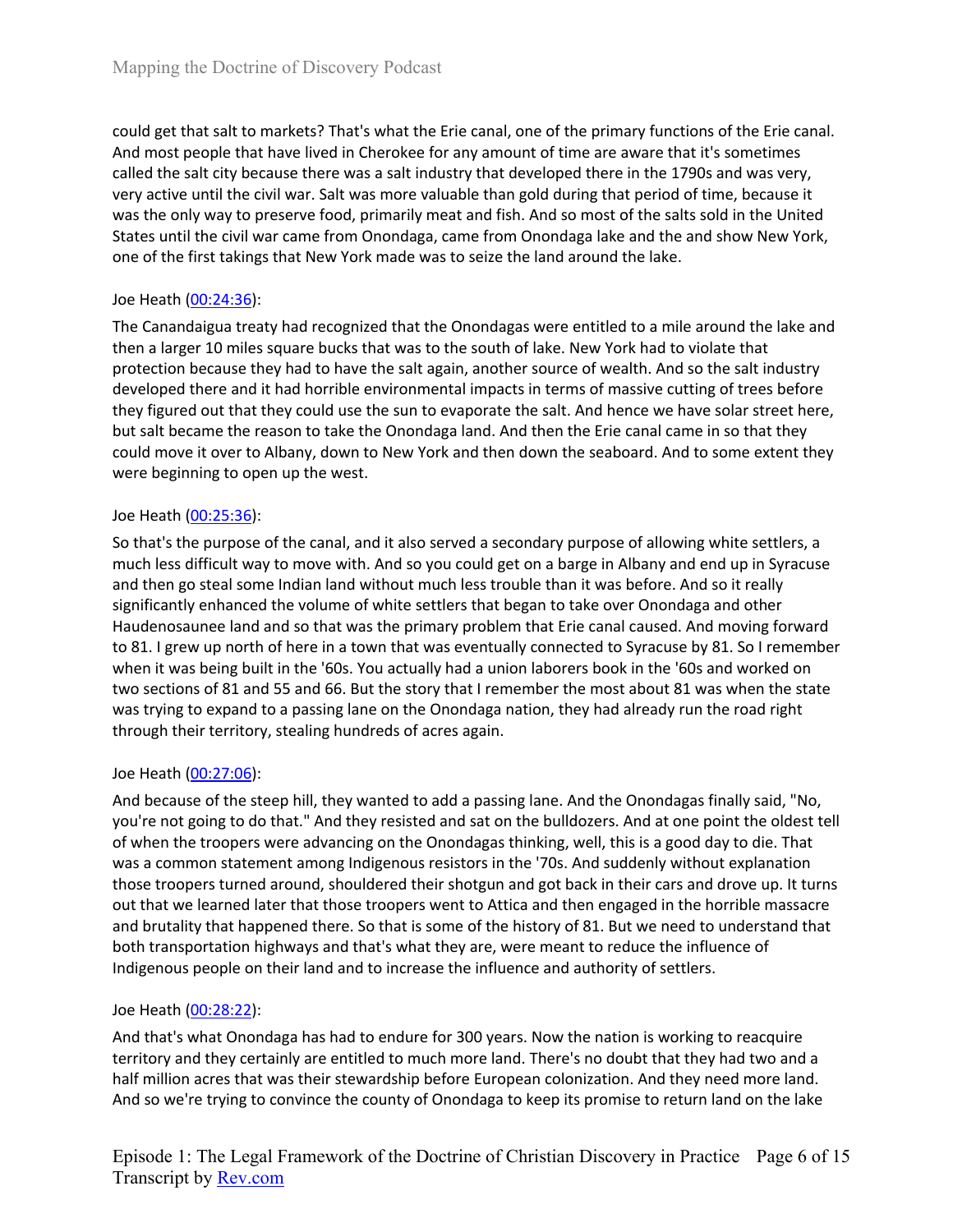to the nation so that the nation and the women and children can go out there and have a ceremonial sacred relationship with their sacred lake. And we're now 11 years into that promise. And it's not at all clear that the county has the political will to carry through that promise the way they should. 1,000 acres down in the tele valley that Honeywell destroyed some sections of that we're working to get returned to the nation because you'd has the headwaters of Onondaga Creek and the possibility of clean fish for their people, which they no longer have access to.

### Joe Heath (00:29:45):

And yet when we work with state and federal agencies to get that land back, we have this constant problem of them insisting that they have a right to tell us, tell the nation how to preserve that land. This is after destroying it. We also have people offering land to Denise. So the concept of reparations was raised earlier by Phil. And I think that's a discussion that we really should continue to advance. And in my mind, the only reparation that we can make the primary reparation that we have to think about is the return of significant amounts of land and waterfront. A third of the Onondaga diet used to be fish, their lose of that clean protein and the other benefits that come from fish is one of the primary symptoms of colonialism on the Onondaga people in that harm to the health of the people from the loss of those fish.

### Joe Heath (00:30:56):

Their sacred lake is so polluted that no one should be eating the fish from there, their Creek, where the oldest remember getting trout at night with a kerosene lantern and spear fishing, you have to have a pretty clean Creek to do that. Oren and Irv, remember going out there at night as teenagers and getting large trout. There's no more trout in Onondaga Creek because of the damage done upstream of the nation by the solution salt mining that allied process and Honeywell engaged in as part of their imperial ruination of the sacred lake at Onondaga lake. All of this is interrelated. Land needs to be returned. It needs to be returned without any condition. And that's what we really should be talking about. And then we shouldn't have to deal with the counties whining about their loss of tax revenue that was illegal to begin with. And so these are the current contradictions and work that the nation has to continue to work at because they need more land, they're entitled to more land. And that's what we need to be working on practically, as we continue to educate people about these horrible colonial philosophies.

### Steve Newcomb (00:32:26):

Do you need help catching up on today's topic or do you want to learn more about the resources mentioned? If so, please check our website at podcast.doctrineofdiscovery.org for more information. Now, back to the conversation.

## Sandy Bigtree (00:32:47):

Well, you've laid out very powerfully this legacy of the doctrine and its impact on the environment in the land and how it deeply affects every living human being on this planet, because there is no acknowledgement or concern given to air, clean water, soil, clean soil, we're kind of facing this right now as a human being.

## Philip P. Arnold (00:33:18):

Yeah. As a species we're in a real fix right now, and you're known quite well-known around the state for being advocate for environmental healing. You have been out there in the anti-fracking course supported by the Onondaga nation. And I think this is an important line between the doctrine of

Episode 1: The Legal Framework of the Doctrine of Christian Discovery in Practice Page 7 of 15 Transcript by Rev.com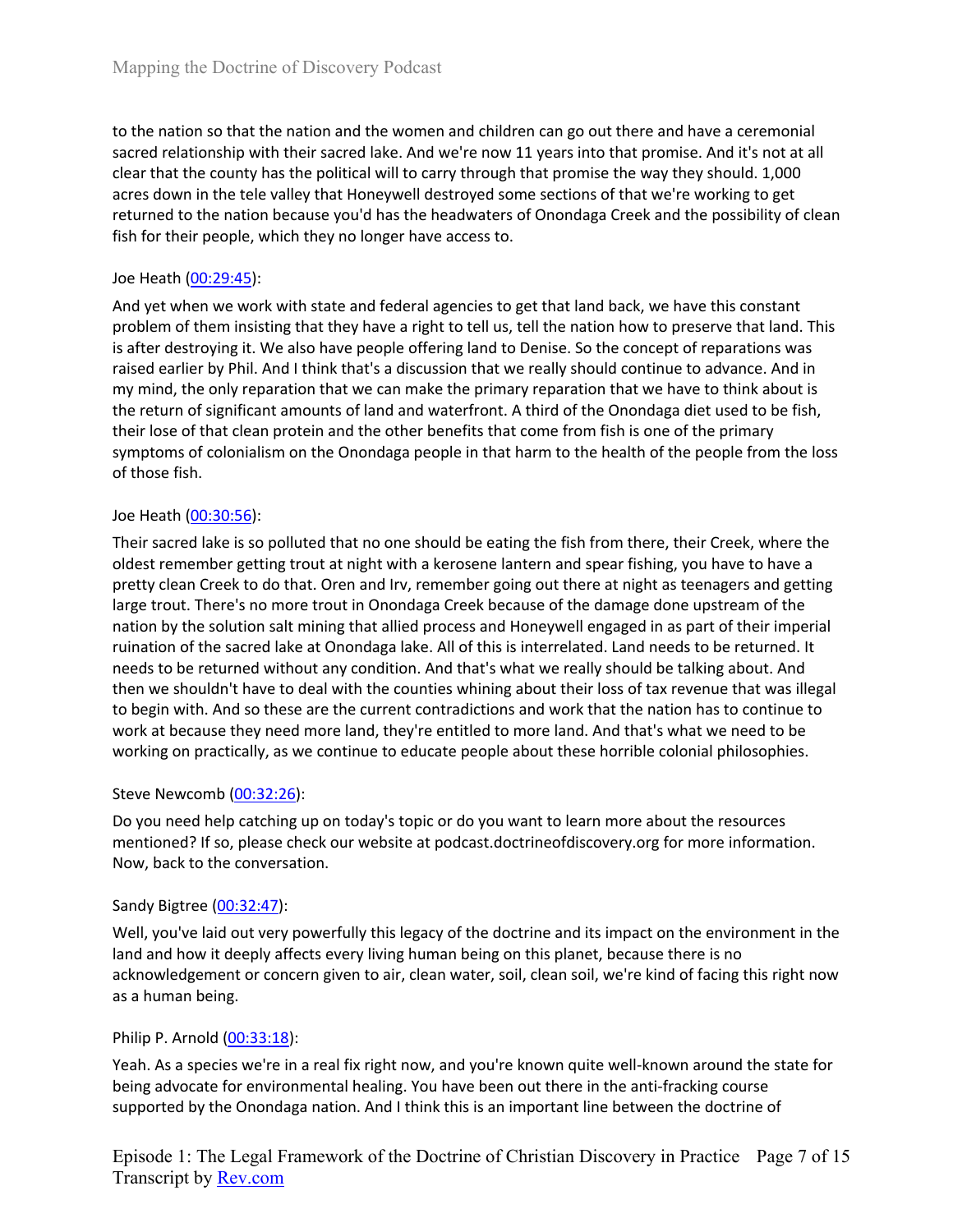discovery and environmental devastation that unifies a lot of people around these issues. And I wonder if you could say more about that and also of your work, continuing work around anti-fracking and environmental issues.

### Joe Heath (00:34:09):

Well, I'm trying to remember the first time I heard Oren Lyons talk about the ice melting in the north, but it was in the '80s I think. Oren and others, Audrey were active in the environmental awakening 30, 40 years ago. And it's because Indigenous people are much more closely connected with the land and the water and non Indigenous people. And so Oren would come back to the long house and give speeches outside the nation about climate change. It wasn't called that then it was global warming. I think we called it then. And we began to understand that more because Oren was out meeting with people. And because of the Haudenosaunee and other Indigenous people have a mandate to be stewards of the natural world to preserve and protect the land and the waters and all of the creatures for the seven generations yet to come. They feel that stewardship obligation very, very deeply, it's something that I've been able to understand a little more as we've worked together.

### Joe Heath (00:35:36):

So once you begin to think about climate global warming, and then you get what we call the frack attack, that's a pretty good awakening. The Haudenosaunee environmental task force was the first group in New York state did call for a complete banning of fracking. And it was viewed as radical at the time. Most of the environmentalist thought that, oh, we can regulate it enough and that'll make it safe. Well, the Haudenosaunee saw very quickly that this was insanity and called for it's banning right away. Onondaga has a drinking water system that they had installed about 10 years prior to this time, which is around 2009. I think all of this fracking key matters the most intensively and that drinking water system brings clean water to every home on the territory. It's constructed entirely with Onondaga money, no state or federal money.

### Joe Heath (00:36:50):

It's a spring fed system. And the watershed for those springs is outside the currently recognized territory. And once we began to understand fracking and the leases that would result in fracking, we discovered that there were leases by the land owners of those outside properties within the watershed of the spring and had fracking occurred there, there was an excellent chance that that whole water system would be jeopardized. And so Onondaga leaders became very involved in the movement over the next 10 years. But really five and 10 years, because when there was a rally in Albany, an Onondaga speaker opened the rally and they told me, you go out and work on that Joe. And that's one of the wonderful roles I've been able to play as somewhat of a bridge between the outside environmental movement and the leaders of the Onondaga.

### Joe Heath (00:37:56):

And so Onondaga joined hand in the largest grassroots resistance in upstate New York, hundreds of thousands of people stopped big oil and big gas and kept fracking from coming into New York state because, and in the process, we educated a lot of people about the need to stop burning fossil fuels and the need to work on truly renewable energy and to take a responsible position now, before it was too late, this is integral to the Onondaga teaching and work, and my being able to help with that in the frack resistance because I have some public speaking experience at first, we had to educate people, what is fracking? Can they really be this crazy to be using explosions underground? Just the other day, I saw an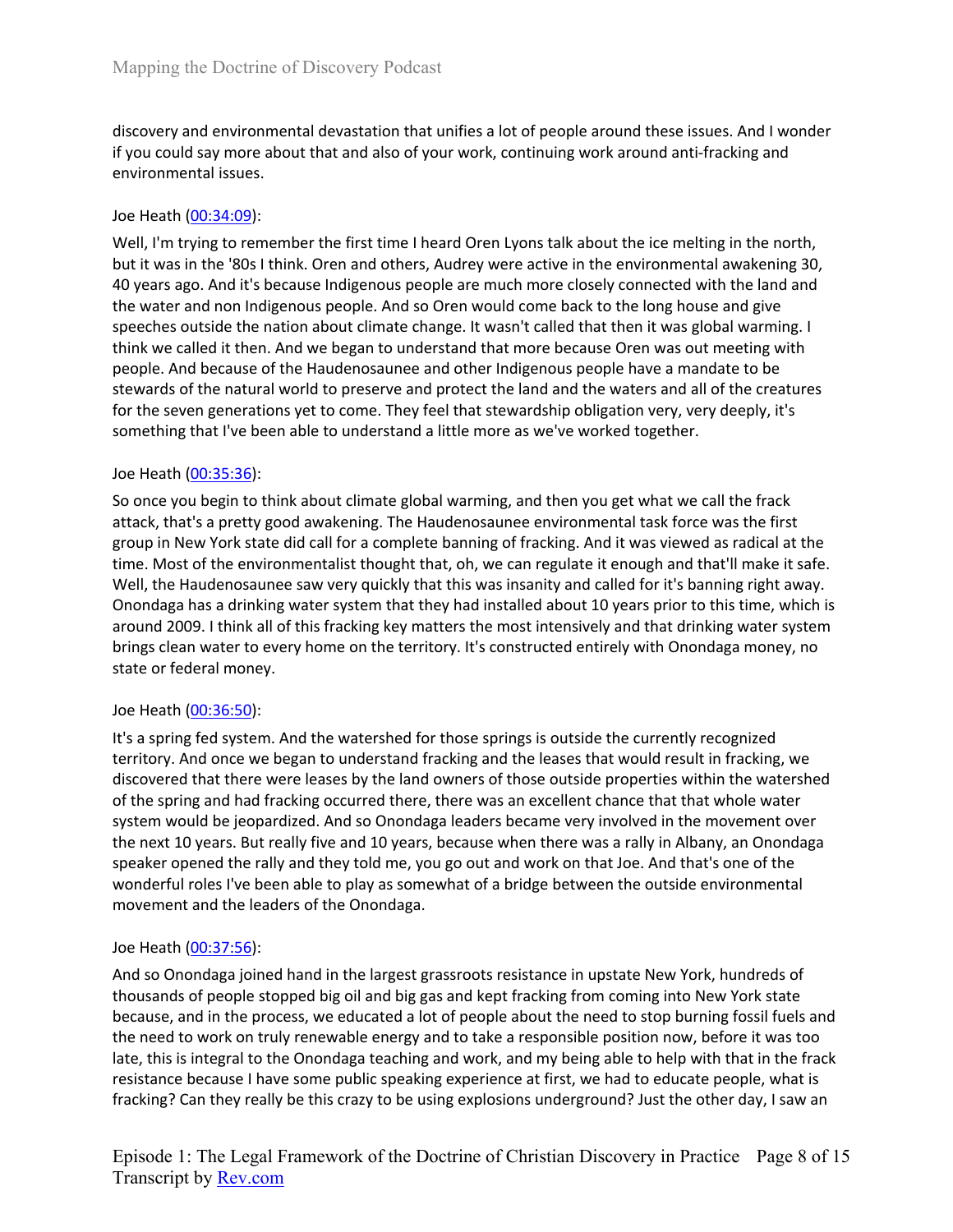article that reveals that very, very toxic chemicals were licensed by the EPA secretly and they were used in fracking. It's all in chain when you start taking about it.

### Joe Heath (00:39:07):

And what we found was when we explain that to people, we've got more and more friends. And so it was a way of helping people work together to protect our land and water, and also to move their awareness closer to what is necessary for, we need to stop burning fossil fuels and we need to stop creating pipelines. And all of the accoutrements that go with the profits that go into the 1% and the rest of us suffer from, and the Onondagas and the Haudenosaunee are leaders in the environmental resistance in New York, across the country and to some extent worldwide, and that's because of their mandate of stewardship. And so that's one cultural approach.

### Joe Heath (00:40:02):

The other cultural approach is that shown by Exxon and Honeywell and colonialism, which is exploitation, take whatever you can and make money off it. If that's people, tough we'll make them slaves. If that land tough we'll ruin it. If that's a sacred lake, we'll turn it into the most polluted in the world. This is what's happened as a result of the Doctrine Christian Discovery. And the more that we get to talk to people about the true vision of stewardship, instead of exploitation, that's the cultural difference that the Haudenosaunee bring and that I've been trying to learn for about 40 years.

### Sandy Bigtree (00:40:55):

Joe, I know you're a Vietnam vet and through your career, learning about the doctrine of discovery, all this work, you've been involved with, has it impacted in any way, the way you've reflected on what we were doing in Vietnam, how that affected the Indigenous people there?

### Joe Heath (00:41:28):

Well, I think I'd have to say not enough. Yeah, I was in the Navy from 1968 to 1970. I thought it was a clever way to avoid you being drafted and being married to an infantry officer after I scraped together enough credits to graduate from Syracuse. And very quickly I learned that I could not take an active role in the military given what was going on and they wanted me to fire a white phosphorus at them, and which is the same as napalm. Then at one point they wanted to train me to be the missile officer on the submarine that had the Polaris submarine that could kill 12 million people with push of a button. It begin to sink when that sort of stuff is pushed at you. And then you begin to study what the government is saying about what's going on there. And I was lucky enough to be aided by the Quakers in Philadelphia. Then I was able to be eventually discharged on a blue is a conscientious objector. Until now is clearly a horrible examples of colonialism and white supremacy and capitalism because the United States claimed the right to carpet bomb those countries, to drop napalm on those countries to use agent orange.

### Joe Heath (00:42:57):

We have a neighbor that was victimized by agent orange, and he was in the motor pool over there. It was a war built on lies and colonialism. And the fact that the white United States felt that it could dictate to the people of Vietnam, Cambodia, Thailand, what their government should be, what their economic system should be. And in the process of that we killed millions of Vietnamese people, killed tens of thousands of American kids. We ruined hundreds of thousands of veterans lives because the veterans that came back, they knew what they had been made to do was not what should have been done. War

Episode 1: The Legal Framework of the Doctrine of Christian Discovery in Practice Page 9 of 15 Transcript by Rev.com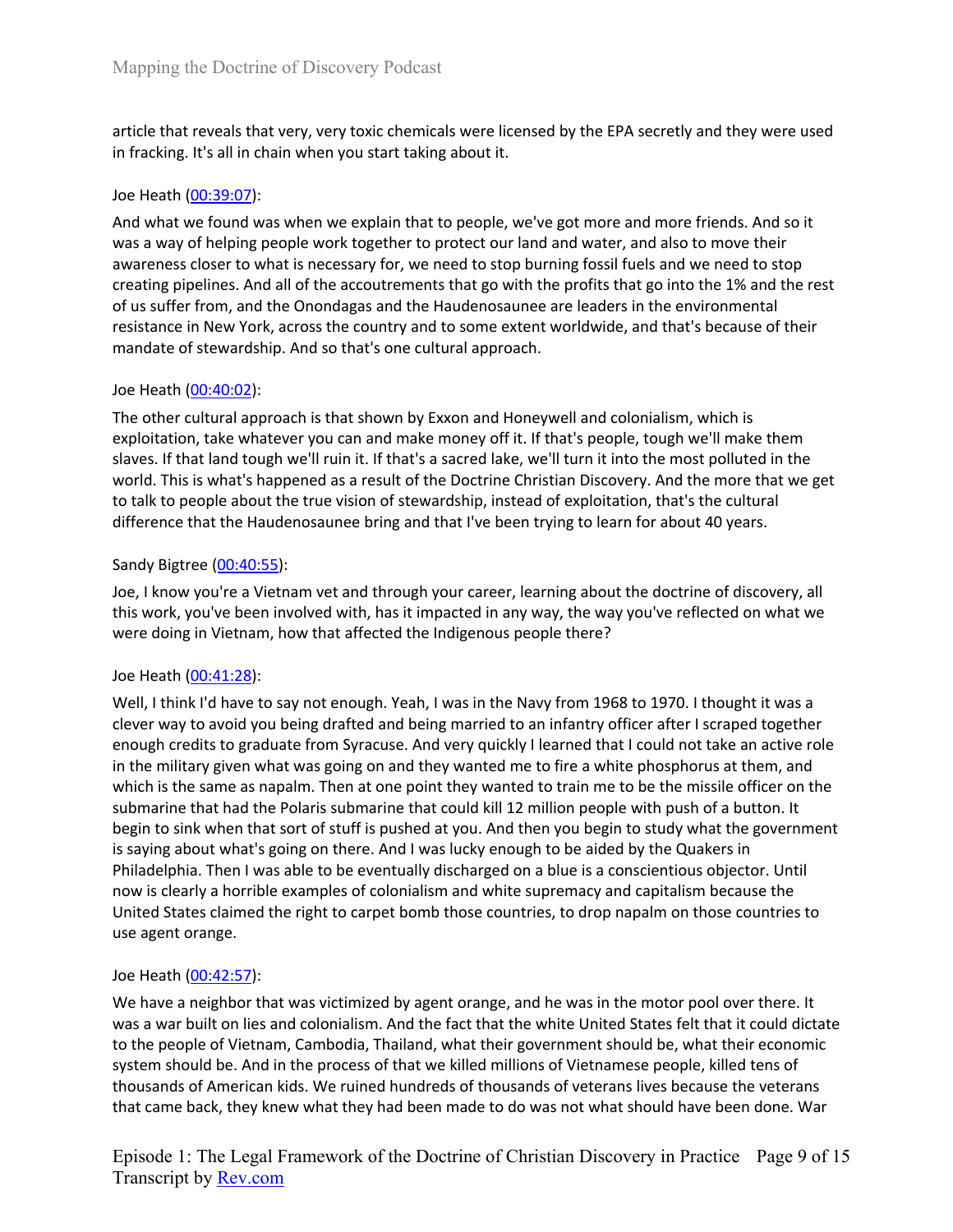is an extension of the doctrine of Christian discovery and domination. War as we know it is the Europeans start wars in order to get more land and money. That's what we've seen. That's what it's about.

### Joe Heath (00:44:11):

And it's time we understood that we have so much better ways of relating to people and the world other than dropping a napalm and flying B52s over their head. And the other thing I would say is it also that experience also taught me a great deal about the Catholic church and how are immoral it is. And that's because when I, in order to justify being a conscientious objector, you have to show that your resistance to war is religiously based. I had grown up in the church, I am now a recovering Catholic but, and I went to a priest to ask him to support my effort to make a statement against the war. And he rejected me. He couldn't do that. At the same time, we had priests in Cambodia using holy water to bless the B52s that were about to take off and carpet bomb, Cambodia, and Thailand and Vietnam, most of those in total violation of any international rule.

### Joe Heath (00:45:28):

And it was very clear to me that the church was not about what they had tried to tell us it was about. And we also know, as we study the horror of Indian boarding schools, that the church was complicit in that up to just a disgusting role, that at least a third of the schools, the boarding schools and most people think of the boarding schools as the Canadian problem because of the three revelations of the mass graves. My prediction is that every boarding school has a mass grave of hidden children who died and were tried to be hidden, it's not just Canadian problem, there were 357 boarding schools in the United States. There were boarding schools in New York state, the Thomas Indian school over Cattaraugus. The Quakers [inaudible 00:46:27] over there. And many people from here were sent to Carla and the boarding schools, even our Bishop in Syracuse recently made the statement, the result of years of work and education by Onondaga.

### Joe Heath (00:46:45):

The Bishop made the statement that the boarding schools are linked to the doctrine of Christian discovery, because it's that domination. That's the key word that Steve Newcomb keeps reminding us that we have to remember to describe this part. Discovery and domination. Domination means we're going to make those Indians into white people. That's what Pratt said. Colonel Pratt said, and he was the founder of the Carlisle, 1879. He actually refers back to Custer who shot the only good Indian is a dead Indian in the forecourt. And then he concludes by saying our goal is to kill the Indian, save the man, and the horrible impact of the boarding schools are a direct result of the doctrine of Christian discovery and domination.

### Joe Heath (00:47:39):

And I was lucky enough to take part in a gathering and a walk on the 4th of July, just recently at Onondaga and listen to a couple of survivors of boarding schools and the historic generational trauma that still caused the Onondaga and every Indigenous community from these Christian boarding schools. It's very deep. It's very painful and it needs to be understood so that we can begin to heal from that. We are a long way from proper healing and reparations for our treatment of Indigenous peoples and an integral part in that long journey ahead of us an understanding of the doctrine of Christian discovery and domination and all of the ways that it has been used to try to destroy the Indigenous peoples and their cultures.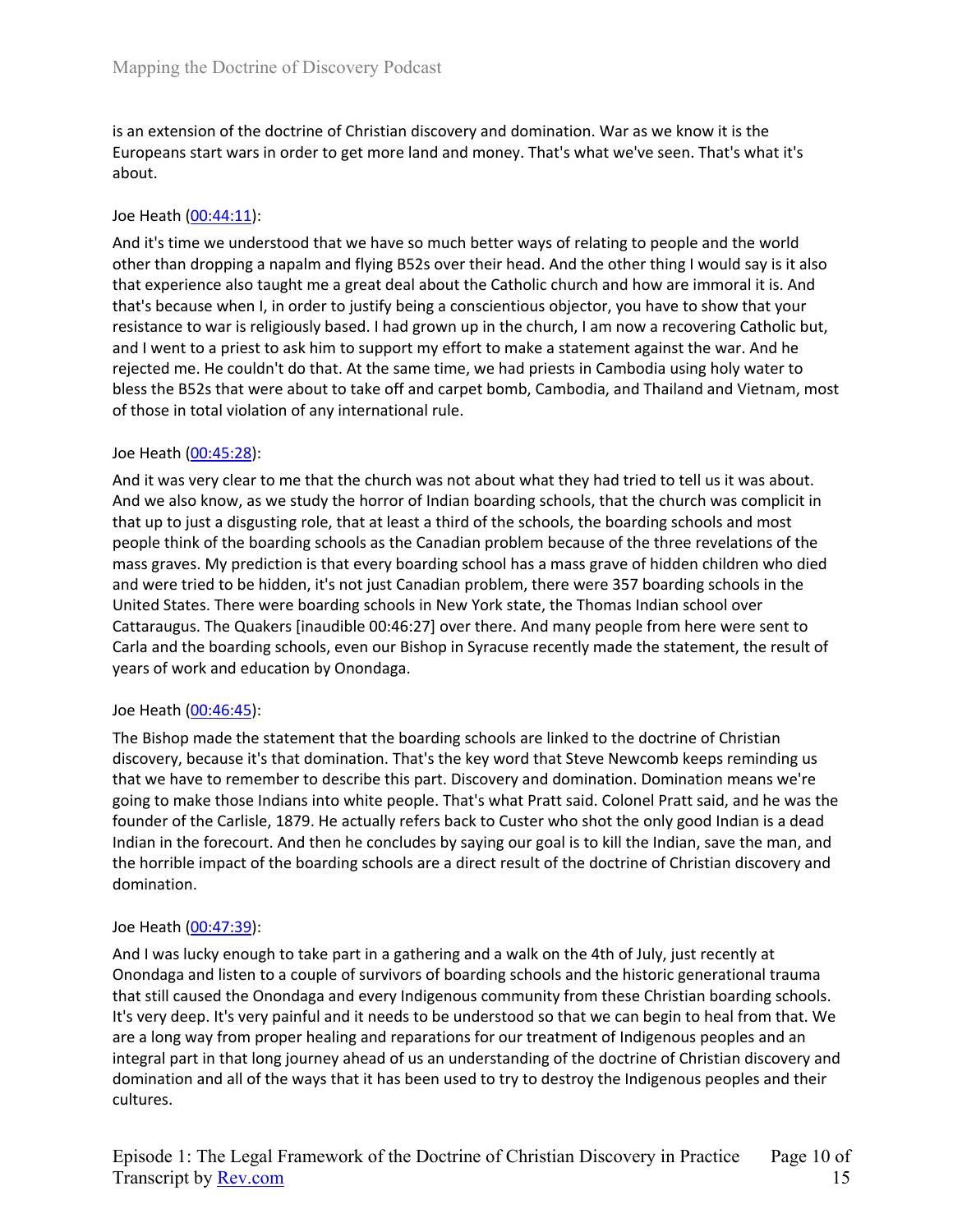# Philip P. Arnold (00:48:51):

Yeah. I'm so glad you raised the issue of the Indian boarding schools. It seems to be on everybody's mind these days and a lot of attempts to try to what arrive at some kind of framework for healing, particularly in Canada. But as you say, there are probably more than twice as many boarding schools in the United States than there are in Canada. I think probably most every native family in the United States has been touched by boarding schools negatively in the past. It's going to be something I hope that stays on the front edge of our awareness as we move ahead. I'm encouraged by secretary Halen's initiative to try to get at the root of this. And I hope that she can appreciate the doctrine of discovery in this heinous past.

## Philip P. Arnold (00:49:59):

I want to take us back a little bit Joe again tying together the issues of the environment and the doctrine of discovery that you've been so involved with. And I'd like to quote to you the first passage of the Onondaga land rights action which you wrote and filed on behalf of the Onondaga nation. But I heard you many times quote this passage, which was inspired or written by [inaudible 00:50:41]. And I think it describes well, their understanding of peace or scandal which the center is named for that a peace between human beings can only be achieved when we're in proper relationship to the natural world. And that's exactly what Sid is talking about in this passage, which I'll read to you right now.

## Philip P. Arnold (00:51:10):

The Onondaga people wished to bring about healing between themselves and all others who live in this region that has been the Homeland of the Onondaga nation since the Dawn of time, the nation of this people have a unique spiritual, cultural and historic relationship with the land, which is embodied in the Gaius Went Goa, the great law of peace. This relationship goes far beyond federal and state legal concepts of ownership or possession or other legal rights. The people are one with the land and consider themselves stewards of it. It is the duty of the nation's leaders to work for healing of this land, to protect it and to pass it on to future generations. The Onondaga nation brings this action on behalf of its people in the hope that it may hasten the process of reconciliation and bring lasting justice, peace and respect among all who inhabit this area. I wonder if you could comment on that for us.

## Joe Heath (00:52:21):

Well you're right in reflecting that. That's not my writing actually. I mean I was one of the lawyers that filed it, but we had been speaking with the council for well over a decade about whether or not to file the land claim and in their wisdom directed as it's not a land claim, it's a land right action. We only want to have the court recognized that the land used to be ours, that it's our original territory and that New York knowingly took it illegally. And they also named five corporate polluters because that first paragraph that you just read was the essence of their efforts, which was the difficulty that the Onondaga leaders have of carrying that burden of stewardship of all of the two and a half million acres. And watching it be systematically destroyed by the dominant culture and having their voices ignored. And that was what went on forever until a little more listening to them has occurred recently.

## Joe Heath (00:53:41):

They wanted to say, let's all work together to protect this land. And that's how we will achieve harmony and peace among the people. And we had the perfect land rights action already to file. And the chief said, no, no, no, no, you have left out some very fundamental ideas here. And they dictated that paragraph to us in the long house. And it got added as the first program. And it's really helps understand the cultural wisdom of Indigenous people and the Onondaga in terms of knowing that the primary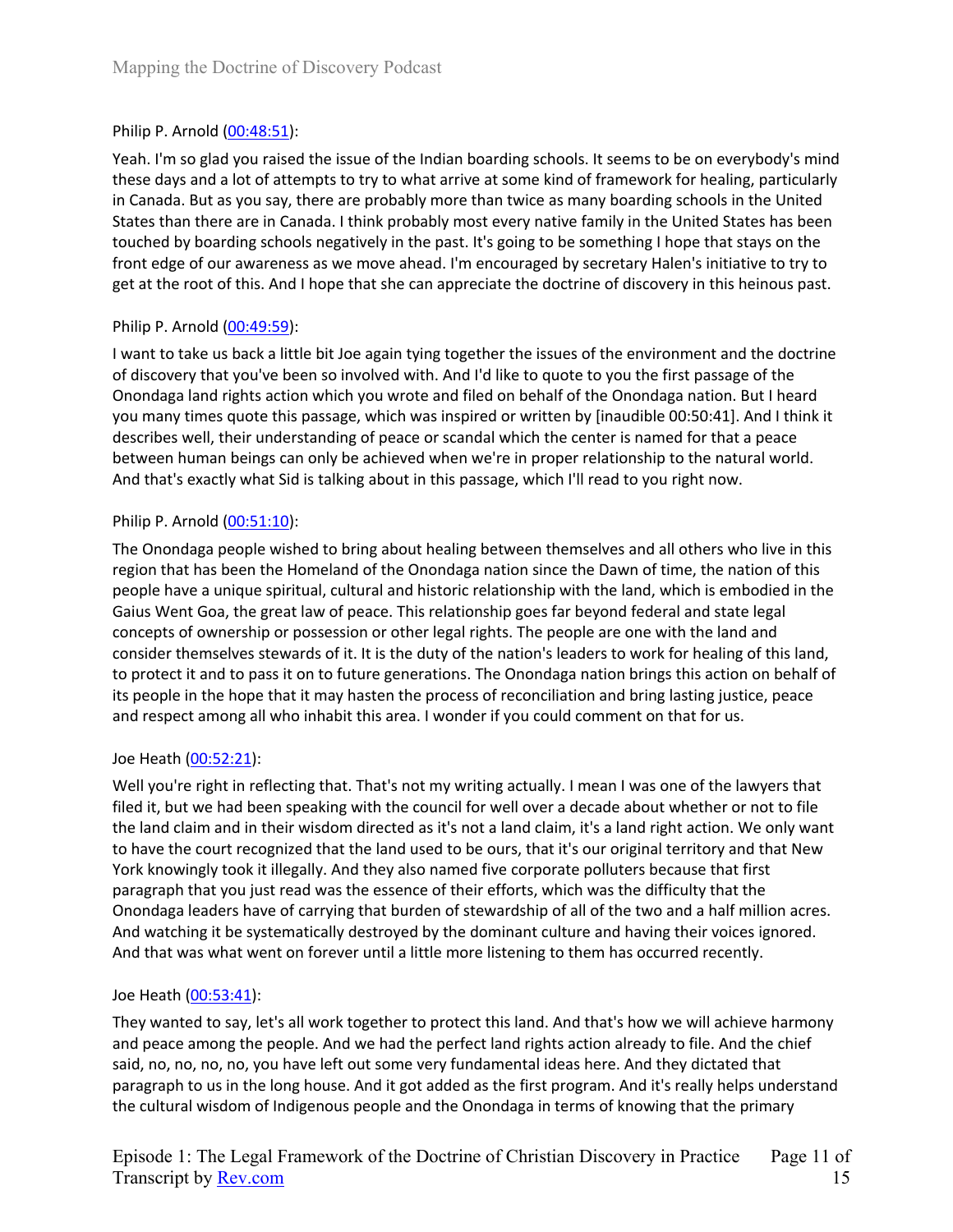principle of their culture is preservation and stewardship and preserving land and water for future generations. And as opposed to, as we said before, exploitation and ruination. And having that in the land rights action and at the same time, they instructed our office and folks working with us to reach out to non-Indigenous citizens in the original territory and say, if you're being threatened by an environmental problem, and you're not getting relief you think you should from the agencies, contact us and we'll see if we can work together with you to protect the land and the water.

# Joe Heath (00:55:22):

Well, you have to be careful what you ask for, is what we learned there, because there have been so many requests by non-Indigenous neighbors to work with Onondaga over the last 16 years, since that statement was recently made public, that's been the framework of our environmental work. It was how we work together with the African-American community on the south side to stop Nick Bureau's sewage plants from being shoved into African-American communities. It's how we work together with the people in Janesville and then scriber, where this New York city developer was trying to shove clean coal plants into their 500 feet from an elementary school. It's how we stopped an illegal golf course from going into a wetland up next to lake Ontario. Time and again, people have reached out to the nation and the nation and our office has worked with them to protect the land and the water in the ways that neither the DEC or the EPA had a clue about.

## Joe Heath (00:56:35):

And it's their vision of stewardship and protection and understanding that from doing that job well, that's how we achieve a better relationship with all of the people that we work with and inner peace that allows us to continue to see what needs to be done and the wisdom of that statement and how it has played out and how people understand the Onondaga's care about the natural world. And we need to listen to them. And so that work is just that statement has been fundamental to the environmental work that we've been able to have some successes in, not everyone, but many times by working together as they call for, with their vision of protection and stewardship, many times we've had some achievements that I never thought we could get to.

## Philip P. Arnold (00:57:44):

I'll just reflect here a little bit on my own career in 2005, I recall very well the filing of Onondaga's land rights action. That was also the year that we really became aware of the doctrine of Christian discovery. And we started first hearing from people like Oren Lyons, and Steve Newcomb at the United Nations and then brought this awareness back to I brought it back to my classroom and we really started working on it in 2005. And also I reflect on the fact that neighbors of the Onondaga nation or noon really got going after the land rights action.

## Philip P. Arnold (00:58:36):

And we had a series of educational events including yourself a lot of different speakers, both non-native allies and the Haudenosaunee talking about a variety of topics for the larger Syracuse community. And this was co-sponsored with Syracuse University and others. We have held a year-long series in 2006 and another in 2010, I think. That land rights action created a major and educational opportunity, I'd say, for a lot of us working in this allies role too. Thank you for all of that. That's where things really got going, I think in a lot of ways,

## Joe Heath (00:59:37):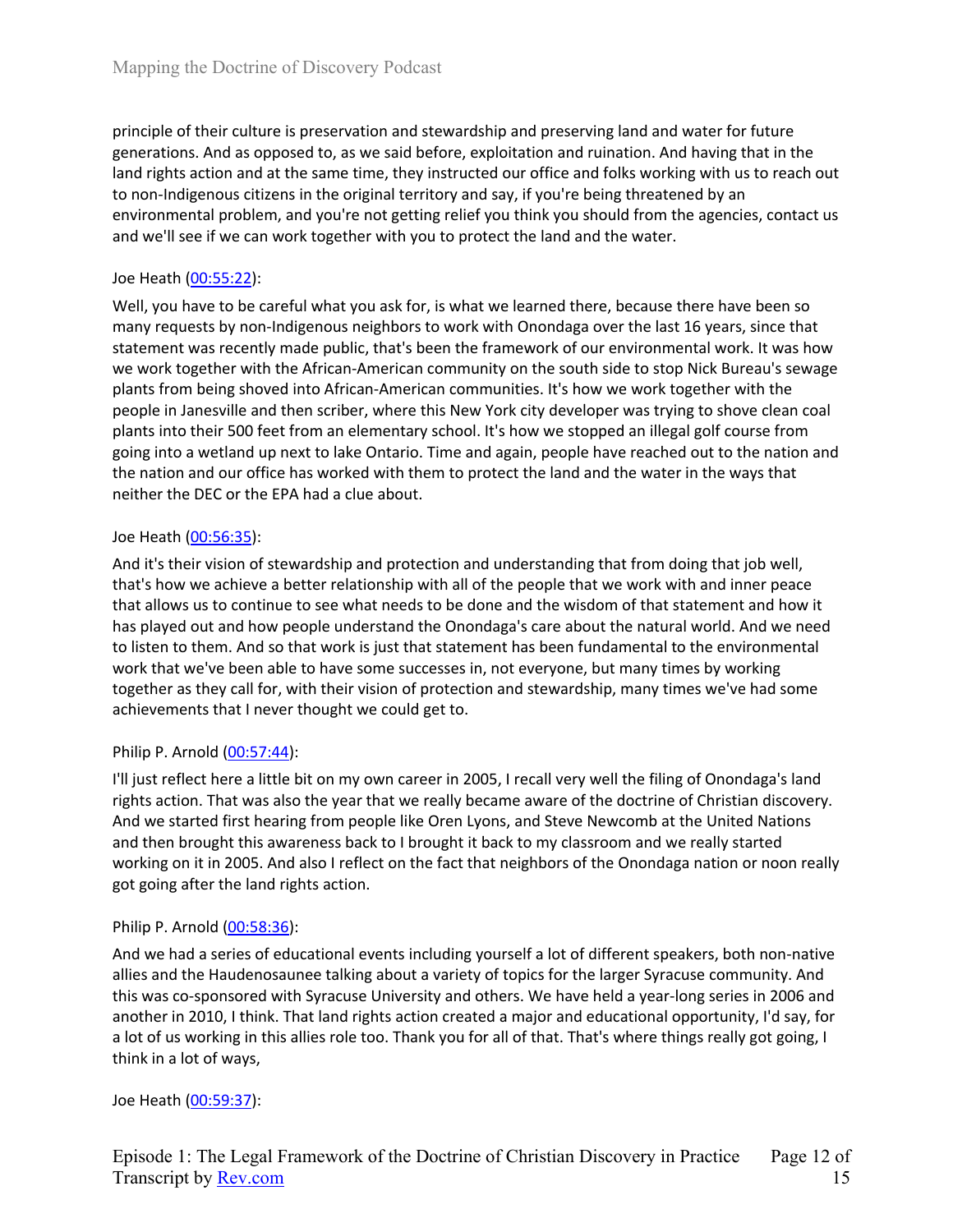Well and around the same time, you're right. I remember 2006 is the time when Oren and Sandy and I went out to some casino in Minnesota where another Indigenous lawyer was putting on a conference about, that involved the doctrine of discovery. And unfortunately, most lawyers who practice Indian law do not have a complete understanding of the doctrine and tend to dismiss it as the fundamental problem in the US Indian law. And I think part of that is the fact that so many Indigenous people have been Christianized and converted as part of the forced assimilation, that it's therefore harder to see the impacts of Christianity on your culture. But we went out there because this particular lawyer was saying, well, the doctrine really isn't that bad and the courts really haven't used it against Indian nations. And we really ought to just not get so concerned about this doctrine.

### Joe Heath (01:00:56):

I heard Oren speak for two days to try to tell him how wrong he was, and on the way home, he said, you have to write the truth about this problem. And that's the basis of almost 10 years of work that went into my law review on the doctrine of Christian discovery. It's titled is, Its Fundamental Importance and US Indian Law and the Need for its Repudiation and Removal. That's an article that finally appeared in 2016. And we will provide the link to that. I wrote that because Oren and the council said, we need to have our position clearly stated so that when as the years go by, we can educate people to the incorrectness of saying that the doctrine is not used by the court and help people understand how fundamental it is in all rulings that are taking land in authority from Indian people.

### Joe Heath (01:02:13):

And the doctrine became is just very critical, but there you're right. I have good conversations with Steve [Newcomb] with Peter D'Errico, with very few other lawyers seem to understand the depths of the problems within the doctrine. And hopefully that changing with the works of everybody, it is a fundamental problem. It's funny that more people in religions seem to understand this than Indian lawyers. I'm sure there's some lesson there that probably we don't want to get into.

## Philip P. Arnold (01:02:59):

Well, I appreciate that comment. I resemble that comment. I'm not sure. I think the reason is that people in religion tend to look to origins. We tend to think about origins and when you're talking about fundamentals, our ears tend to perk up. I appreciate that we have had this relationship for so long, so many years, Sandy and I both value your friendship and turkeys friendship. And I think it is a productive one. Even though you're a recovering Catholic I try to convince you that religion than study of religion isn't about being an apologist necessarily, but just trying to get at the root of things. I do see that there's a sense of optimism. I wonder if we could conclude by your talking about next steps.

## Philip P. Arnold (01:04:07):

Are you heartened by the efforts lately to recover the lost children that there's more energy galvanizing around pushing against pipelines, for example, for raising awareness of murdered and missing Indigenous women. There are a lot of different areas where Indigenous peoples are being involved and do you see that there's some hope for optimism or what would you consider to be sort of the next steps people listening here. What could they be involved with that would help alleviate the pain of the doctrine of discovery and move us more toward a viable future?

### Joe Heath (01:05:01):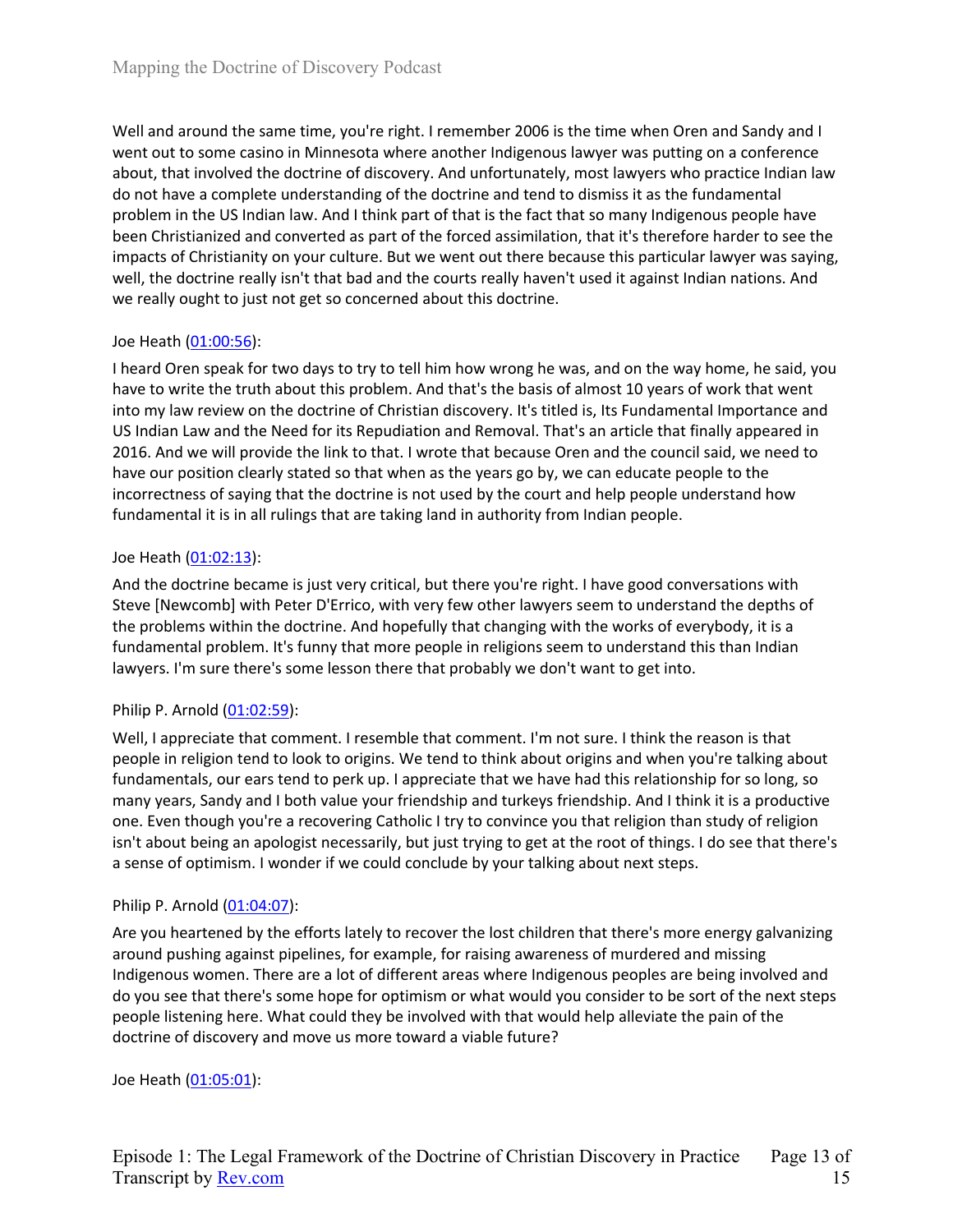Well, let me start by saying that I'm somewhat encouraged. Things are better. Particularly in the last year and few months, since the murder of George Floyd, there's been a tremendous awakening in the United States about the problems of racism and systematic white supremacy and historic trauma. Whether we will really move forward from this awareness or not. I think history will tell us because I used to say up until a year or so ago, and it's still okay to be racist against Indians. And the primary example I used of that was the Washington football team, because if the Washington football team had been called the black skins, the name would have been changed decades ago, but despite the heroic efforts of Suzan Harjo and many other Indigenous activists, we could not get that pain to even begin to understand the horrible racism that the reference to Indian scalps, which is what Redskins means, 50 cents a piece for Indian scalps.

## Joe Heath (01:06:23):

You can see the newspaper advertisements from the mid 18 hundreds. We no longer have the Redskins as our football team, but we still have tremendous racism throughout and particularly in upstate New York. And since that's where we are, since we are on Onondaga territory, and I'm sitting, looking out my window at one of the Onondaga small lakes that they enjoy prior to the colonization, and prior to this lake being taken away from them. I just read from a Tuscarora that works with the forestry school that this may be the lake that I went to and a peacemaker came to for the year that they took off.

### Joe Heath (01:07:17):

We have to remember that this is Onondaga territory and that they are entitled to have almost a complete say in what happens to it environmentally. And then if we all work together to preserve the land and the water and to stop climate change, climate chaos, that perhaps we have some hope here. Yes it's very encouraging when a pipeline is stopped and yet we're not doing anywhere near enough along those lines to turn to safe the Earth. And of course, there's Indigenous people that suffered the most from climate chaos. Yes, there is an increased awareness. At the same time, we have this horrendous, ugly, hate field backlash coming from Trump and company. And we were at a very, very difficult time in our Republic. Is voter suppression going to be the winner, or are we going to be able to move together so that everybody enjoys the benefits, not just 1% and that we work together and that we learn from the traditional ecological knowledge of Indigenous people.

### Joe Heath (01:08:48):

We learn from the caring, compassionate ways that Indigenous communities take care of their citizens. We have so much to learn, and yes, it's a bit encouraging that we are beginning to listen to them more. And those of us who live in central New York are really, really fortunate to have the wisdom of the Haudenosaunee and the Onondaga available to us. When I think of how much I have learned in the last 50 years, and so much of it from sitting in that long house and listening, I've been very, very lucky, and I hope that whoever listens to this can understand the importance of working with Indigenous people to save mother land and to save the water, because everything else is secondary now. We only have two or three or four years. We have to do much more and we have to listen to the wisdom of the Indigenous people on the Onondagas.

## Sandy Bigtree (01:10:00):

Thank you, Joe. It's been an incredible discussion today. Thank you for your life work. Many generations in the future will certainly benefit from your dedication. I guess we should wrap it up now. We're looking forward to our next discussion and meantime, we invite you all to check our website for more